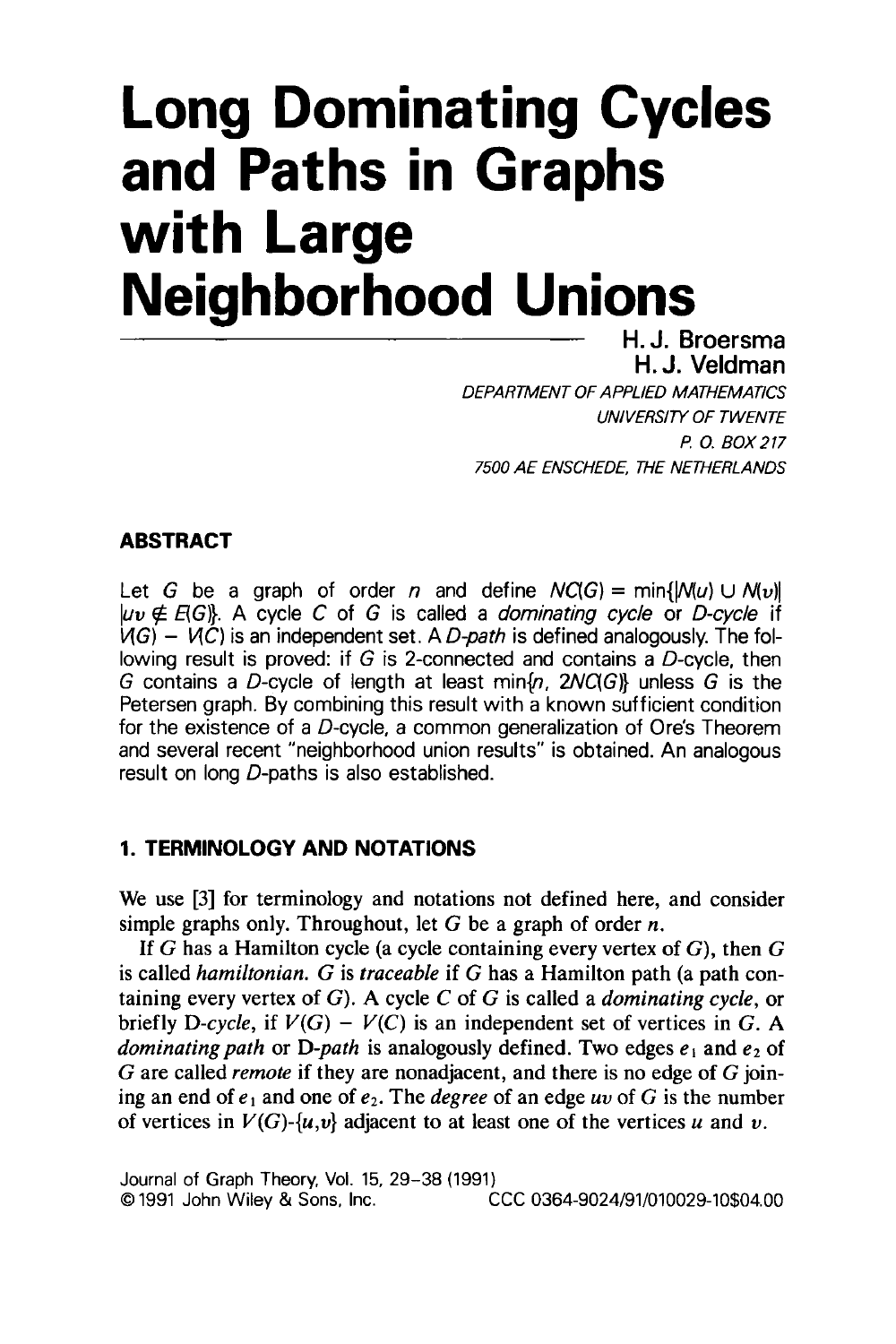The length of a longest cycle in G is denoted by  $c(G)$ , the order of a longest path by  $p(G)$ , the number of vertices in a maximum independent set by  $\alpha(G)$ , and the set of vertices adjacent to a vertex *v* by  $N(v)$ . We denote by  $\sigma_k(G)$  the minimum value of the degree-sum of any k pairwise nonadjacent vertices; if  $k > \alpha(G)$ , we set  $\sigma_k(G) = k(n-1)$ . Instead of  $\sigma_1(G)$  we use the more common notation  $\delta(G)$ . We denote by  $\sigma_k(G)$  the minimum value of the degree-sum of any  $k$  pairwise remote edges; if  $G$  does not contain  $k$ pairwise remote edges, then  $\sigma'_{k}(G) = k(n-2)$ . If G is noncomplete, then  $NC(G)$  denotes  $min\{|N(u) \cup N(v)| | uv \notin E(G), u \neq v\}$ ; if G is complete, we set  $NC(G) = n - 1$ . If  $|E(G)| > 0$ , then  $NC'(G)$  denotes min{ $|N(u) \cup N(v)|$  $|uv \in E(G)$ ; otherwise,  $NC'(G) = 0$ . By  $NC''(G)$  we denote min{ $|N(u) \cup$  $N(v)$ ||*u*,  $v \in V(G)$ ,  $u \neq v$ }. If no ambiguity can arise, we sometimes write  $\alpha$  instead of  $\alpha(G)$ ,  $\sigma_k$  instead of  $\sigma_k(G)$ , etc.

We now define two special classes of graphs. For  $n \geq 5$ , the graph  $G_n$  is defined as the join of  $K_2$  and the graph of order  $n-2$  consisting of three disjoint complete graphs, the orders of which pairwise differ by at most one. For  $n \geq 4$ , the graph  $H_n$  is obtained from  $G_{n+1}$  by deleting a vertex of degree  $n$ .

## 2. MAIN RESULT AND CONSEQUENCES

A slightly stronger version of the following result was recently established.

**Theorem 1 [l].** If G is 2-connected and *a3(G) 2 n* + 2, then *c(G)* **1 Theorem 1** [1]. If G is 2-connected and  $\sigma_3(G) \ge n + 2$ , then  $c(G) \ge$  $\mathbf{I}_{\mathbf{r}}$  is a common generalization of results of  $\mathbf{r}$ 

in [5], [6], and [7]. It was shown in [1] that Theorem 1 is a common generalization of results

A key ingredient in the proof of Theorem 1 is the following result of Bondy:

**Theorem 2** [2]. If G is 2-connected and  $\sigma_3(G) \ge n + 2$ , then every longest cycle of  $G$  is a  $D$ -cycle.

By the role of Theorem 2 in the proof of Theorem 1 we were led to investigate whether the conclusion of Theorem 1 still holds if  $G$  is only required. to be 2-connected and to have a D-cycle. Our main result is as follows.

**Theorem 3.** If G is 2-connected and contains a D-cycle, then  $G$  contains a D-cycle of length at least  $min\{n, 2NC(G)\}$  unless G is the Petersen graph.

Note that  $c(G) = 2NC(G) - 1$  if G is the Petersen graph.

The proof of Theorem 3 is postponed to Section 3.

The conclusion of Theorem 3 cannot be strengthened, as shown by complete bipartite graphs: for  $2 \le r \le s$  we have  $c(K_{r,s}) = 2r = 2NC(K_{r,s})$ .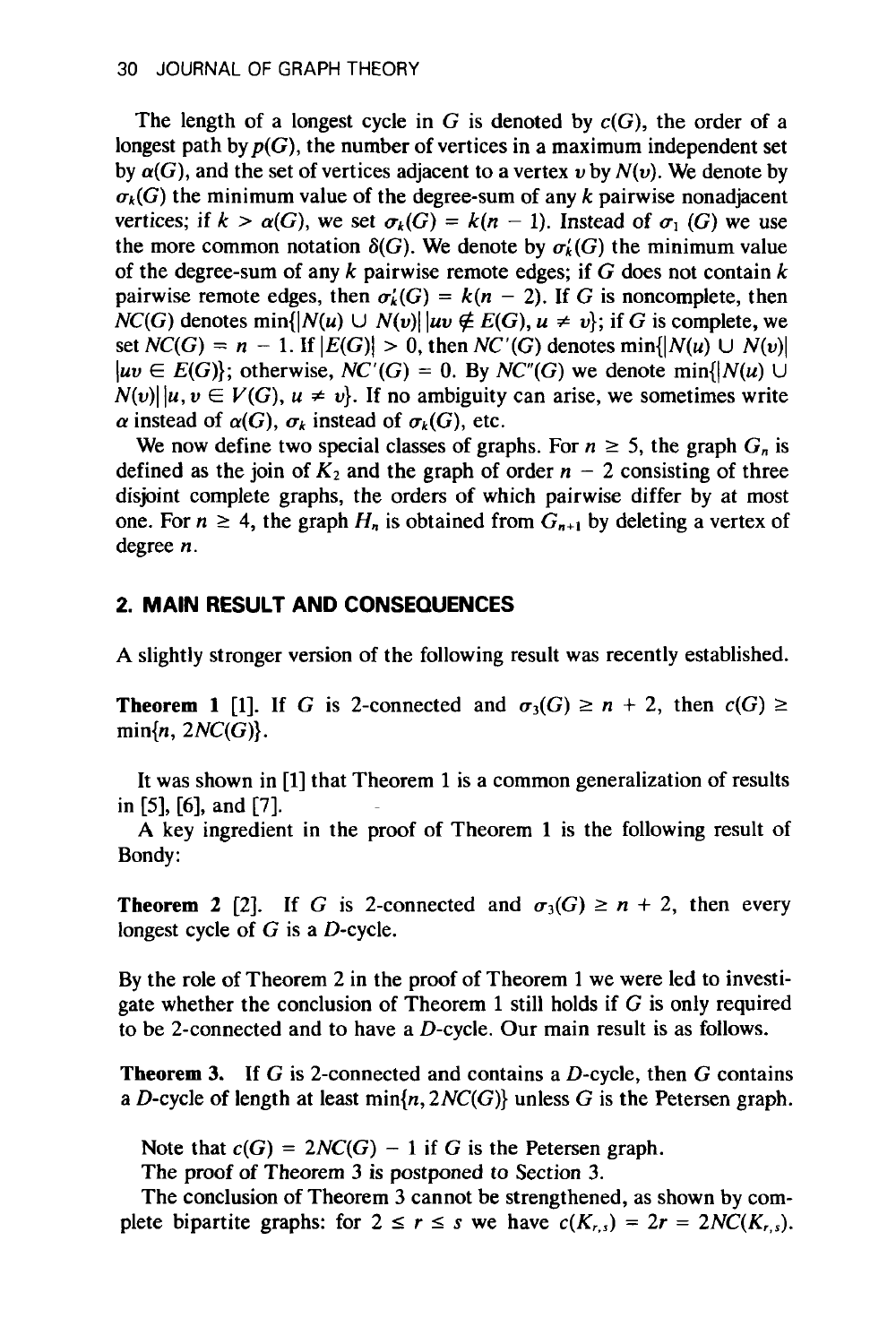Furthermore, the requirement that  $G$  contain a  $D$ -cycle, cannot be omitif it also is the graph  $G_n$  contains no D-cycle, while  $c(G_n) = NC(G_n) + 2$ if  $n \equiv 2 \pmod{3}$  and  $c(G_n) = NC(G_n) + 3$  otherwise.

By combining Theorem 3 with Theorem 2 we obtain Theorem 1.<br>The following condition for the existence of a D-cycle occurs in [8].

**The following condition for the existence of a** *D***-cycle occurs in [0].** 

Theorem 4

It was observed in  $[8]$  that the hypothesis of Theorem 4 is weaker than the hypothesis of Theorem 2. (Note that, on the other hand, the conclusion of Theorem 4 is weaker than the conclusion of Theorem 2.) Thus by combining Theorem 3 with Theorem 4 we obtain a result that is more general than Theorem 1. **Theorem 5. Theorem 5. Connected and** *a***<sub>i</sub> connected and** *a***<sub>i</sub> connected and** *a***<sup>i</sup> connected and** *c***(C)** *2* 

**Theorem 5.** If G is 2-connected and  $\sigma_3'$ 

**Corollary 6.** If **G** is 2-connected and *NC'(G) 2 f(n* + *5),* then *c(G) 2*  **Corollary 6.** If G is 2-connected and  $NC'(G)$ 

*Proof.* If G is 2-connected and  $NC'(G) \ge \frac{1}{3}(n + 5)$ , then

$$
\sigma'_3(G) \ge 3\sigma'_1(G) = 3(NC'(G) - 2) \ge n - 1. \quad \blacksquare
$$

Corollary 6 complements and partially improves the following result, since  $\sigma_3(G) \geq 3\sigma_1(G) = 3(NC(G))$ <br>Corollary 6 complements and partially imprison  $\text{C}(\mathcal{G}) \leq \min\{NC(G), NC'(G)\}$ : Corollary 6 complements and partially improves the following result, since<br>clearly  $NC''(G) \le \min\{NC(G), NC'(G)\}$ :<br>Theorem 7 [4]. If *G* is 2-connected and  $NC''(G) \le \frac{1}{2}n$ , then  $c(G) \ge$ 

clearly  $NC^*(G) \le \min\{NC(G), NC^*(G)\}$ :<br> **Theorem 7** [4]. If G is 2-connected and  $NC^*(G) \le \frac{1}{2}n$ , then  $c(G) \ge$ <br>  $2NC^*(G) = 2$  For  $NC^*(G) \le \frac{1}{2}(n + 4)$  the result is sharp in the sense that  $2NC''(G) - 2$ . For  $NC''(G) \le \frac{1}{3}(n + 4)$ , the result is sharp in the sense that longer cycles are not implied by the conditions.

**Corollary 8.** If **G** is 2-connected, *NC'(G) 1 f(n* + *5),* and *NC(G) 2 in,*  **Corollary 8.** If G is 2-connected,  $NC(G) \geq \frac{2}{3}(n + 5)$ 

Corollary 8 improves the following result.

**Theorem 9 [4].** If **G** is 2-connected and *NC"(G) 1 in,* then, for *n* suffi-**Theorem 9** [4]. It G is 2-conn

Theorem 3 has the following analogue: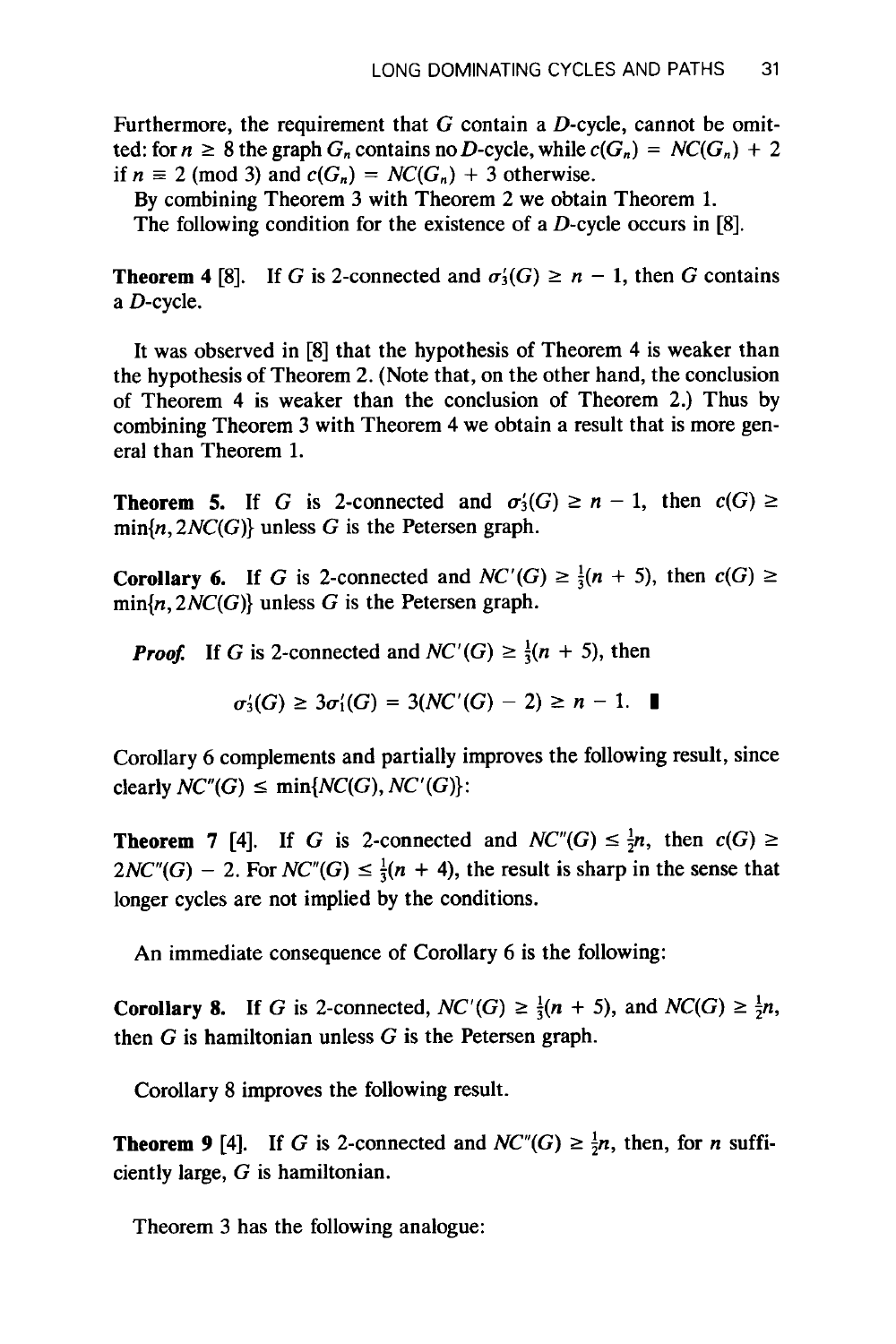**Theorem 10.** If G is connected and contains a D-path, then G contains a **Theorem 10.** If G is connected and contains a D-path, then G contains a D-path of order at least  $min\{n, 2NC(G) + 1\}$ .

*Proof.* Apply Theorem 3 to the join of G and  $K_1$ .

Again the complete bipartite graphs show that the conclusion of Theorem 10 cannot be strengthened. Furthermore, the requirement that G contain a D-path cannot be omitted, as shown by the graph  $H_n$  for  $n \ge 7$ .<br>Theorem 10 admits corollaries similar to those of Theorem 3.

Throughout this section we assume that

 $-G$  is 2-connected and nonhamiltonian,

 $-C$  is a longest *-G* is 2-connected an<br> *-C* is a longest D-cycl<br>
ge as possible,<br> *-IV(C)*<sup>1</sup> < 2*NC* - 1.

 $\mathbb{R}^n$  introduce some additional notations. By we denote the cycle  $\mathbb{R}^n$ We first introduce some additional notations. By  $C<sub>x</sub>$  we denote the cycle C with a given orientation. Let  $u, v \in V(C)$ . By  $u\tilde{C}v$  we denote the consecutive vertices on C from u to v in the direction specified by  $\tilde{C}$ . The same vertices, in reverse order, are given by  $vCu$ . We will consider  $uCv$  and  $vCu$ both as paths and as vertex sets. We use  $u^+$  to denote the successor of  $u$  on C and  $u^-$  to denote its predecessor. We write  $u^{++}$  instead of  $(u^+)^+$  and  $u^{--}$ instead of  $(u^-)$ . If  $S \subseteq V(C)$ , then  $S^+ = \{x^+ | x \in S\}$  and  $S^- = \{x^- | x \in S\}$ . We write  $uv \in P_c(G)$  if u and v are connected by a path of length at least 2 that is internally disjoint from  $C$ .

Before proving Theorem 3 we establish a number of lemmas, the first four of which have become so standard in hamiltonian graph theory that we omit their proofs.

**Lemma 11.** If *u* E *V(C),* then *uu+ 4* Pc(G).

**Lemma 12.** If  $x \in V(G) - V(C)$  and  $v_1, v_2 \in N(x)$ , then  $v_1^+ v_2^+, v_1^- v_2^- \notin$ **Lemma 13.** Let *x* E V(G) - *V(C), UI, uz* E *N(x)* and *u* E *uzeu;.* If

**Lemma 13.** Let  $x \in V(G) - V(C)$ ,  $v_1, v_2 \in N(x)$  and  $v \in v_2^{\dagger}Cv_1^{\dagger}$ . If  $v_1^+v \in E(G) \cup P_C(G)$ , then  $v_2^+v^+ \notin E(G) \cup P_C(G)$ . If  $v_2^-v \in E(G) \cup P_C(G)$ , then  $v_1^-v^- \notin E(G) \cup P_C(G)$ .  $L(X, Y) = \frac{1}{2} \sum_{i=1}^{n} (X_i - Y_i)(X_i - Y_i)(X_i)$ 

**Lemma 14.** Let  $x \in V(G) - V(C)$ ,  $v_1, v_2 \in N(x)$  and a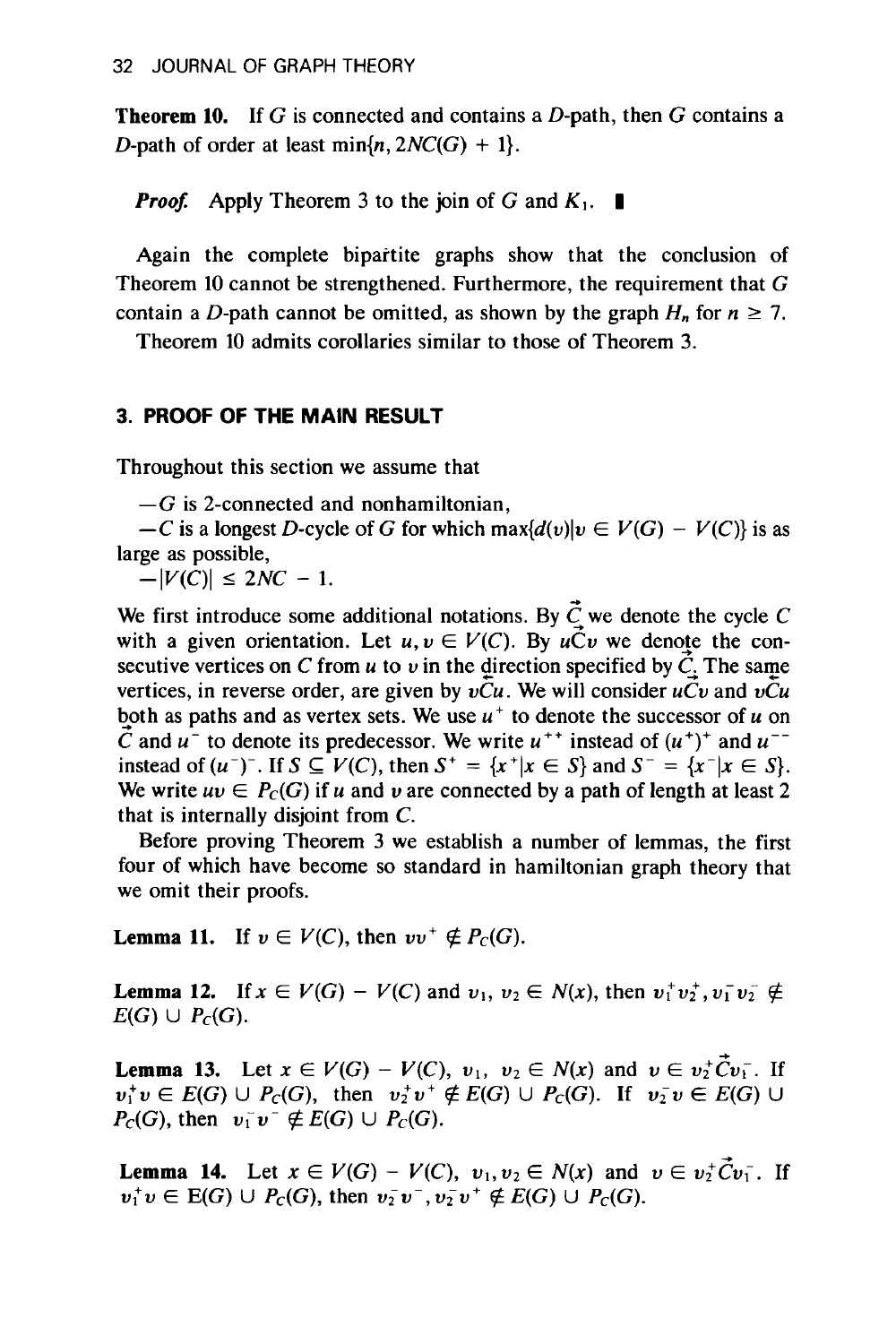**Lemma 15.** Letx E *V(G)* - *V(C)* and *u1,u2* E N(x). If *u:u;+ E Pc(G),*  **Lemma 15.** Let  $x \in V(G) - V(C)$  and  $v_1, v_2 \in N(x)$ . If  $v_1^+ v_2^{++} \in P_C(G)$ , *(We)*  $\cap$  *(V(G)*  $-(V(C) \cup \{x\})$  ≠  $\emptyset$ . If  $v_1^- v_2^ \in P_C(G)$ , then  $N(v_2^-)$  ∩  $(V(G) - (V(C) \cup \{x\}))$  ≠  $\emptyset$ .

*Prooj* By symmetry, we need only prove the first part of the lemma. **Proof.** By symmetry, we need only prove the first part of the lemma. Suppose  $v_1^+ v_2^{++} \in P_C(G)$  and  $N(v_2^+) \cap (V(G) - (V(C) \cup \{x\})) = \emptyset$ . Let  $v_1^* x_1 \cdots x_r v_2^{*+}$  be a  $(v_1^*, v_2^{*+})$ -path that is internally disjoint from  $C$  ( $r \ge 1$ ). By Lemma 11,  $x \notin \{x_1, \dots, x_r\}$ . Now the cycle  $v_1xv_2\tilde{C}v_1^+x_1\cdots x_rv_2^{+r}\tilde{C}v_1$  is a *D*-cycle longer than *C*, a contradiction.  $\blacksquare$ 

**Lemma 16. Alexander 16. And A = N(G)**  $\sim$  V(G),  $\sim$  N(x) and A = N(x) and A = N(x) and A = N(x) and A = N(x) and A = N(x) and A = N(x) and A = N(x) and A = N(x) and A = N(x) and A = N(x) and A = N(x) and A = N(x) and A **Lemma 16.** Let  $x_1, x_2 \in V(G) - V(C)$ ,  $A_1 = N(x_1)$ ,  $A_2 = N(x_2)$  and  $A =$ **ICONDUME 10.** Let  $x_1, x_2 \in V(G) - V(C), A_1$ <br>  $A_1 \cup A_2$ . Then  $|A| = NC$  and either  $|A \cap A|$ *P*<sub>*P*</sub> *A*<sub>1</sub> **E** *P*<sub>*A*<sup>+</sup> **E** *P*<sub>*A*</sub> *B*<sub>*M*</sub> *A*<sup>+</sup> **E** *IA*<sup>+</sup> *E IA*<sup>+</sup> *E V*<sub>*A*<sup>+</sup> **E** *V*<sub>*A*</sub><sup>+</sup> **E** *P*<sub>*A*</sub><sup>+</sup> *E P*<sub>*A*</sub><sup>+</sup> *E P*<sub>*A*</sub><sup>+</sup> *E P*<sub>*A*</sub><sup>+</sup> *E P*<sub>*A*</sub><sup>+</sup> *E A*<sub>*+*</sub><sup>+</sup> *E </sub></sub>* 

 $|A \cap A^*| = 2$  and  $|A \cup A^*| \ge |V(C)| - 1$ .<br>*Proof.* By Lemma 12,  $|A_1 \cap A_2^*| \le 1$  and  $|A_2 \cap A_1^*| \le 1$ . Using Lemma 11 we conclude that  $|A \cap A^*| \le 2$ . Hence

$$
2NC - 1 \ge |V(C)| \ge |A \cup A^+| = |A| + |A^+| - |A \cap A^+| \ge 2|A| - 2,
$$
  
implying that  $|A| \le NC$  and hence  $|A| = NC$ . The rest of the lemma also

implying that **Lemma 17.** Let x E *V(G)* - *V(C)* and y E *V(C).* Then xy + *4 E(G)* or

**Lemma 17. I** *Prooj* Supposexy+,xy- E *E(G).* IfN(y) n *(V(G)* - *(V(C)* U {x})) = 0,

**Proof.** Suppose  $xy^+, xy^- \in E(G)$ . If  $N(y) \cap (V(G) - (V(C) \cup \{x\})) = \emptyset$ , then  $N(x)$   $\cup$   $N(y) \subseteq V(C)$  and, by Lemmas 11, 12, and 14,  $v^+ \notin N(x)$   $\cup$ *NC*(y) whenever  $v \in N(x) \cup N(y)$ , implying that  $|N(x) \cup N(y)| \leq \frac{1}{2}|V(C)|$ NC, a contradiction. Hence y has a neighbor  $x_1$  in  $V(G) - (V(C) \cup \{x\})$ . Set  $A = N(x) \cup N(x_1)$ . By Lemmas 11 and 12,  $y^{++}$ ,  $y^{--} \notin A$ . From Lemma 16 we conclude that  $y^{+++} \in A$  or  $y^{--} \in A$ . Assume without loss of generality that  $y^{+++} \in A$  and set  $w = y^{+++}$ . Then  $w^-$  has a neighbor  $x_2$ in  $V(G) - (V(C) \cup \{x\})$ : assuming the contrary, we obtain a contradiction as in the beginning of the proof if  $w \in N(x)$ , while we contradict Lemma 15 if  $w \in N(x_1)$ . By Lemma 12,  $x_2 \neq x_1$ .

*Vice* claim that  $N(x_2) \cap (V(C) - (A \cup A^*)) = \emptyset$ . This is clear if  $V(C) = A \cup A^+$ . Otherwise, by Lemma 16,  $V(C) - (A \cup A^+)$  contains a unique vertex z and  $z^+ \in A$ . If  $w, z^+ \in N(x)$ , then  $x_2z \notin E(G)$  by Lemma 12. If  $w \in N(x)$  and  $z^+ \in N(x_1)$ , then  $x_2z \notin E(G)$  by Lemma 14. If  $w \in N(x_1)$  and  $z^+ \in N(x)$ , then  $x_2z \notin E(G)$  by Lemma 13. Finally, if  $B(X) = N(x_1),$  then  $x_2z \notin E(G)$  by Lemma 12. Hence, model,  $N(x_2)$  if  $(C) - (A \cup A^+) = \emptyset$ .  $(w \in N(x_1))$  and  $z' \in N(x_1)$ <br> $(w, z^+ \in N(x_1))$ , then  $x_2z \notin N(x_1)$ 

 $(V(C) - (A \cup A^*)) = \emptyset$ .<br>By Lemmas 12 and 13,  $N(x_2) \cap (A^+ - \{w^-\}) = \emptyset$ . Now if  $w \notin N(x_1)$ , it follows that  $N(x_1) \cup N(x_2) \subseteq (A \cup \{w^-\}) - \{y^+, w\}$ , whence  $|N(x_1) \cup N(x_2)|$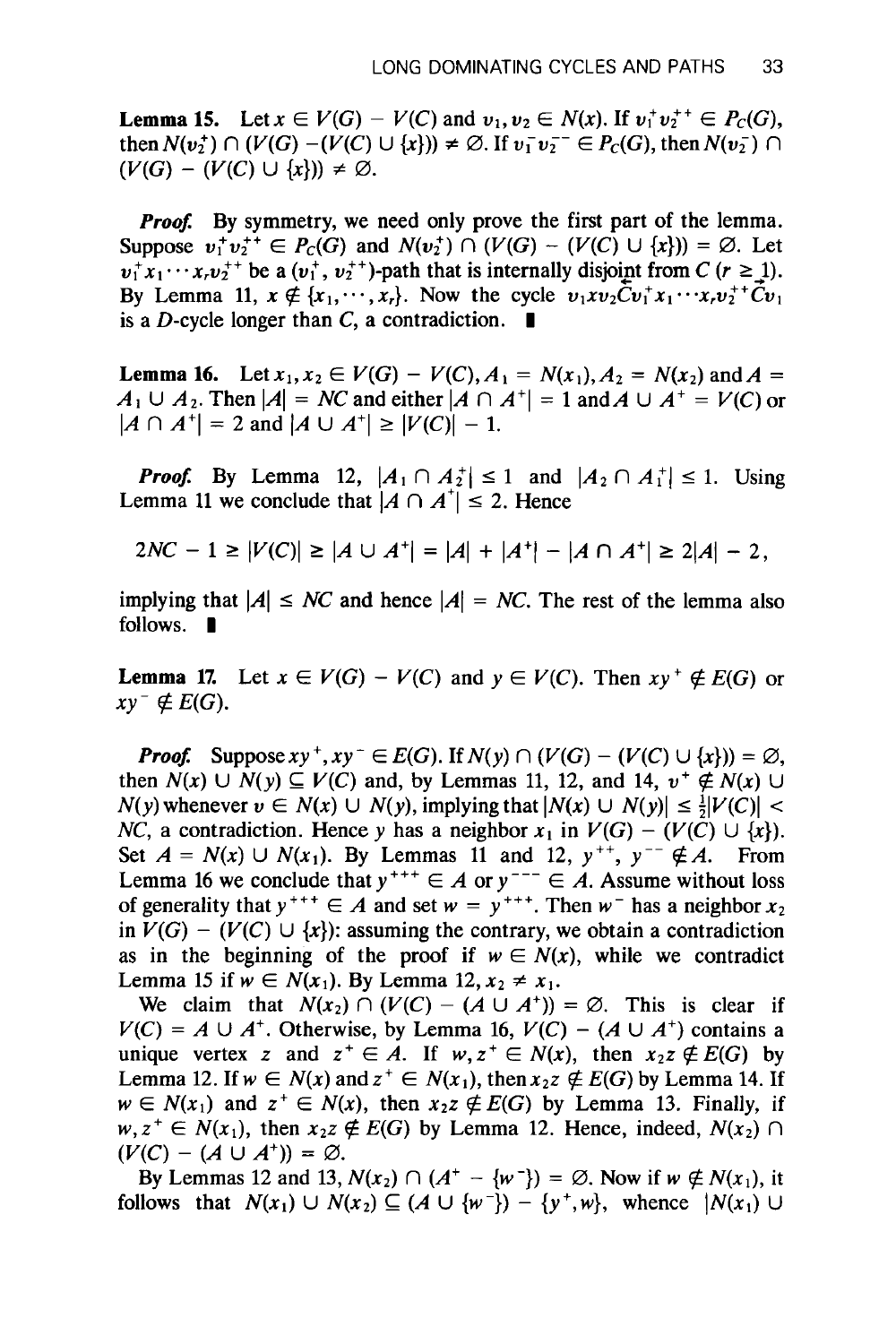$N(x_2) < |A| = NC$ , a contradiction. If  $w \in N(x_1)$ , then  $N(x_1) \cup N(x_2) \subseteq (A \cup \{w^-\}) - \{y^+, y^-\}$ , and we again obtain a contradiction. <br> **Lemma 18.** If  $x_1, x_2 \in V(G) - V(C)$ , then  $N(x_1) \cap N(x_2) = \emptyset$ . Lemma 18.

**Lemma 18.** If  $x_1, x_2 \in V(G) - V(C)$ , then  $N(x_1) \cap N(x_2) = \emptyset$ .

**Proof.** Suppose  $N(x_1) \cap N(x_2)$  contains a vertex y. From Lemma 16 we conclude that  $y^{++}$  or  $y^{--}$  is in  $N(x_1) \cup N(x_2)$ . In either case we contradict Lemma 17.

**Proof of Theorem 3.** We distinguish two main cases and a number of subcases, in each of which we either reach contradictions with the assumptions at the beginning of this section or the conclusion that  $G$  is the  $Petersen graph.$ 

 $Case 1.$   $|V(G) - V(C)| \geq 2.$ 

If  $|V(G) - V(C)| \ge 4$ , then by Lemma 18  $V(G) - V(C)$  contains two ver- $\mathbb{E}[G] = V(C) \leq 3.$ <br>  $\mathbb{E}[G] = V(C) \leq 3.$  $(Y|V(G) - V(C)| \ge$ <br>tices  $z_1, z_2$  with  $|N(z)|$ 

Let  $x_1$  and  $x_2$  be two vertices in  $V(G) - V(C)$ . Set  $A_i = N(x_i)$  (i = 1, 2) and  $A = A_1 \cup A_2$ . By Lemma 16 there are two possibilities.<br>*Case 1.1.*  $|A \cap A^*| = 1$  and  $A \cup A^* = V(C)$ .

Let y be the unique vertex in A n *A+.* Assume without loss of generality

Let y be the unique vertex in  $A \cap A^+$ . Assume without loss of generality that  $x_1y^-, x_2y \in E(G)$ . Set  $w = y^{++}, z = w^{++}$ . By Lemma 17,  $w \in A_1$  and  $z \in A_2$ . By Lemma 15,  $w^+$  has a neighbor  $x_3$  in  $V(G) - (V(C) \cup \{x_1, x_2\})$ . Since G is 2-connected,  $x_3$  has a neighbor v on  $V(C)$  with  $v \neq w^+$ . By Lemmas 17 and 18,  $v \in z^{++}\dot{C}y^{-}$  and  $v \notin A$ . Hence  $v \in A^+$ . If  $v^- \in A_1$ , then we contradict Lemma 12 (with  $x = x_1$ ). If  $v^{\text{-}} \in A_2$ , then we contradict Lemma 13 (with  $x = x_1$ ).

```
Case 1.2. |A \cap A^*| = 2 and |A \cup A^*| \ge |V(C)| - 1.
```
Set  $A \cap A^+ = \{y_1, y_2\}$ . Assume without loss of generality that  $y_1^- \in$  $N(x_1), y_1 \in N(x_2)$ . Using Lemma 12 we conclude that  $y_2 \in N(x_1), y_2 \in$  $N(x_2)$ . Since  $|V(C) - (A \cup A^*)| \le 1$ , we may assume without loss of generality that  $V(C) - (A \cup A^*) \subseteq y_1 \tilde{C} y_2$ . Set  $w = y_2^{+*}, z = w^{+*}$ . Since  $y_2Cy_1^{\dagger} \subseteq A \cup A^{\dagger}$ ,  $w, z \in A$ . By Lemma 17,  $w \in A_2$  and  $z \in A_1$ . By **Lemma** 15,  $y_2^+$  has a neighbor  $x_3$  in  $V(G) - (V(C) \cup \{x_1, x_2\})$  while  $w^+$  has *x*<sub>4</sub> in  $V(G) - (V(C) \cup \{x_1, x_2\})$ . Since  $|V(G) - V(C)| \leq 3$ ,  $x_3 = x_4$ . But then we contradict Lemma 17 (with  $x = x_3$ ).

 $Case 2. \quad |V(G) - V(C)| = 1.$ 

Since we have assumed that  $|V(C)| \le 2NC - 1$ , we have  $NC \ge \frac{1}{2}n$ . Let *x* be the unique vertex in  $V(G) - V(C)$  and  $v_1, \ldots, v_k$  the neighbors of *x*, oc-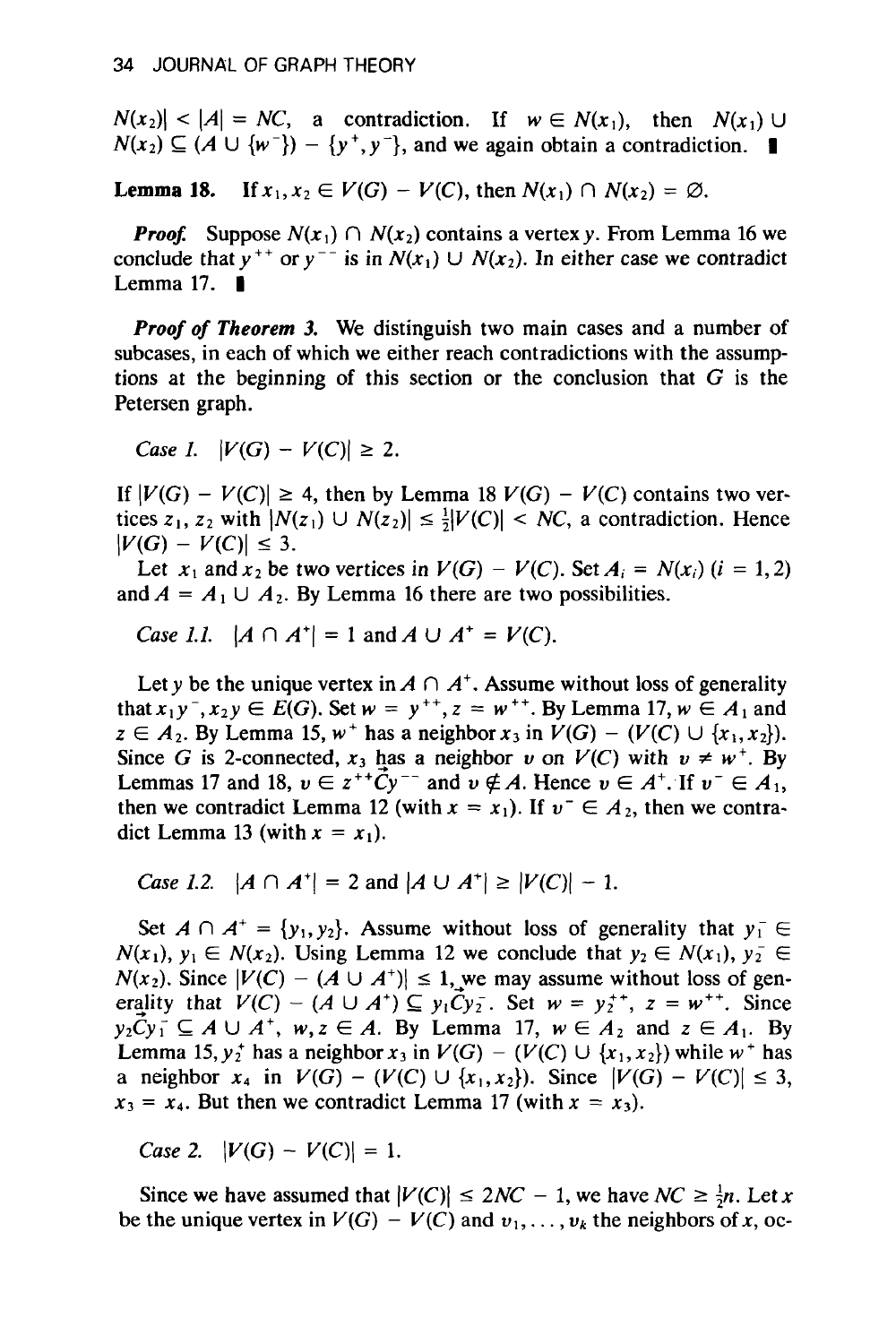curring on *C* in the oider of their indices. For *i* = 1,. . . , k, set *ui* = *u:, curring on*  $\vec{C}$  *in the order of their indices. For*  $i = 1, ..., k$ , set  $u_i = v_i^+$ ,  $w_i = v_{i+1}^-$  and  $T_i = u_i \tilde{C} w_i$  (indices mod k). We call the sets  $T_1, \ldots, T_k$  seg*ments* of C;  $T_i$  is a t-segment if  $|T_i| = t$   $(i = 1, ..., k)$ . We set  $T = \bigcup_{i=1}^k T_i$ . For a vertex v of G and an integer  $i \in \{1, ..., k\}$ , we denote  $N(v) \cap T_i$  by  $N_i(v)$ ; by  $N_T(v)$  we denote  $\bigcup_{i=1}^{k} N_i(v)$ .<br>By Lemma 17, *C* contains no 1-segments. Two possibilities remain.

*Cuse 2.1.* **C** contains a 2-segment.

Assume without loss of generality that  $T_1$  is a 2-segment. Define the function  $f: V(G) \to \{0, 1, 2\}$  by  $f(v) = |N(v) \cap \{u_1, w_1\}|$ . From Lemmas 12 and 14 we deduce that *f(ui)* + *f(wi) 5* 1 for *i* = 2,. . . , *k.* (1)

Assume without loss of generality that **Tl** is a 2-segment. Define the

$$
f(u_i) + f(w_i) \le 1 \quad \text{for } i = 2, ..., k. \tag{1}
$$

Lemma 14 also implies that

if 
$$
v \in u_2 \dot{C} w_k
$$
 and  $f(v) = 2$ , then  $f(v^-) = f(v^+) = 0$ . (2)

From  $(1)$  and  $(2)$  we conclude that

$$
|N_i(u_1)| + |N_i(w_1)| = \sum_{v \in T_i} f(v) \le |T_i| - 1 \text{ for } i = 2, ..., k,
$$
 (3)

whence

$$
|N_T(u_1)| + |N_T(w_1)| \le 2 + \sum_{i=2}^{k} (|T_i| - 1) = |V(C)| - 2k + 1.
$$
  
Assuming without loss of generality that  $|N_T(u_1)| \le |N_T(u_1)|$  we thus have

**If** loss of generality that  $|N_T(u_1)| \leq |N_T(w_1)|$ <br> $|N_T(u_1)| \leq \frac{1}{2}(|V(T)| + 1) - k - \frac{1}{2}n - k$ 

$$
|N_T(u_1)| \leq \frac{1}{2}(|V(C)| + 1) - k = \frac{1}{2}n - k,
$$

implying that

$$
\frac{1}{2}n \leq NC \leq |N(x) \cup N(u_1)| = k + |N_T(u_1)| \leq \frac{1}{2}n. \tag{4}
$$

Since all inequalities in (4) are in fact equalities, (3) also holds with equality:

$$
\sum_{v \in T_i} f(v) = |T_i| - 1 \text{ for } i = 2, ..., k. \tag{5}
$$

We now show that

$$
f(u_i^+) \neq 2
$$
 and  $f(w_i^-) \neq 2$  for  $i = 2,...,k$ . (6)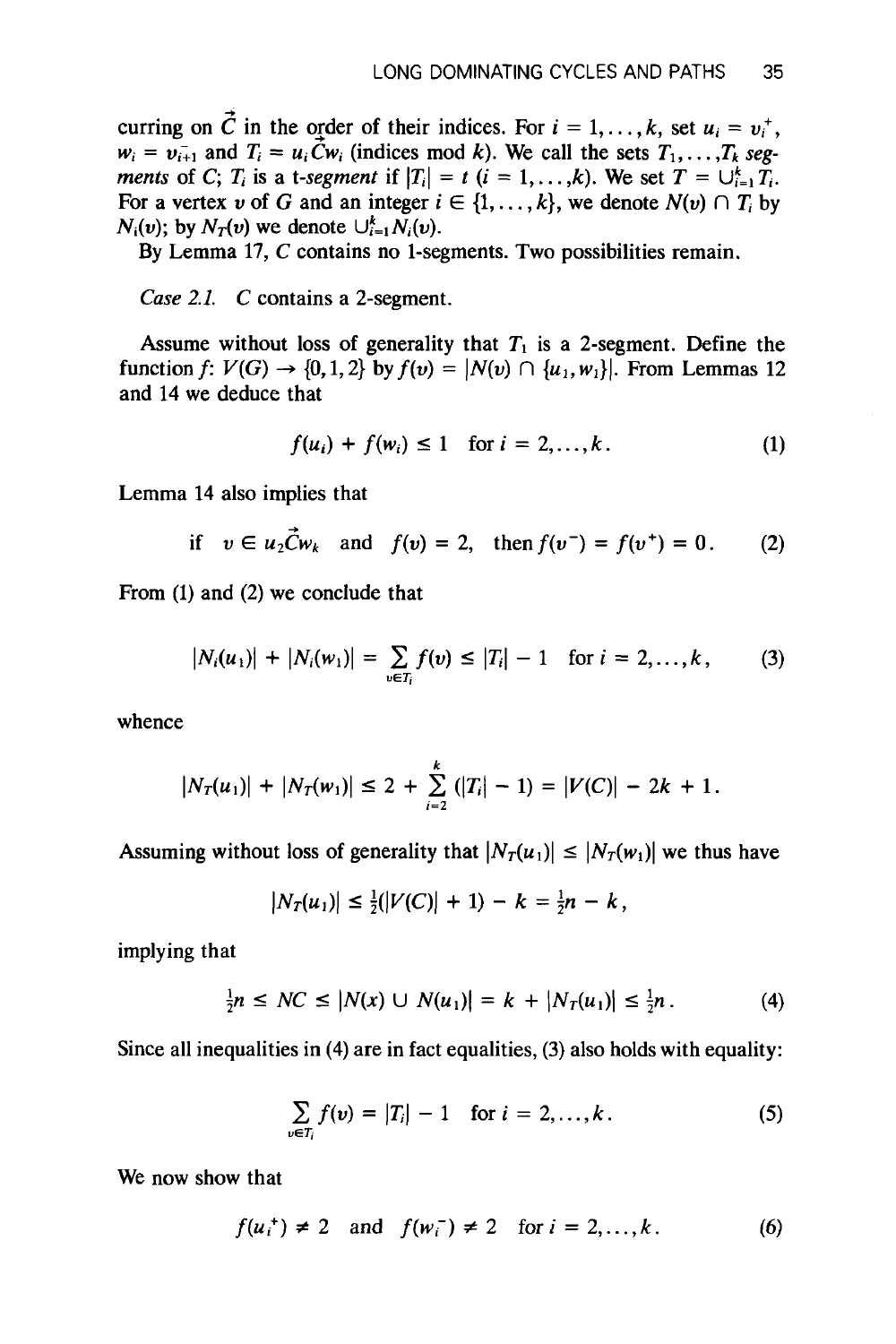Suppose, e.g., *f(u:)* = 2 for some *i* **E,** {2,. *.;,k}. IJ u* E *u:Cwk* and Suppose, e.g.,  $f(u_i^+) = 2$  for some  $i \in \{2, ..., k\}$ . If  $v \in u_i^+Cw_k$  and  $u_i v, u_i v^+ \in E(G)$ , then the cycle  $v_1 x v_i \overline{C} u_1 u_i^+ \overline{C} v u_i v^+ \overline{C} v_1$  contradicts the choice of C. If  $v \in u_1 \tilde{C} w_{i-1}$  and  $u_i v, u_i v^+ \in E(G)$ , then the cycle  $v_1xv_1\overline{C}v^+u_1v\overline{C}u_1u_1\overline{C}v_1$  contradicts the choice of C. Together with Lemmas 11–14 these observations show that  $v^+ \notin N(x) \cup N(u_i)$  whenever  $v \in N(x) \cup N(u_i)$ . But then  $|N(x) \cup N(u_i)| \leq \frac{1}{2}|V(C)| < \frac{1}{2}n \leq NC$ . This contradiction establishes (6).<br>In view of (6), (5) holds only if

for 
$$
i = 2, ..., k
$$
, either  $f(u_i) = 0$  and  $f(v) = 1$  for every  
\n $v \in T_i - \{u_i\}$  or  $f(w_i) = 0$  and  $f(v) = 1$  for every  $v \in T_i - \{w_i\}$ . (7)

If, for some  $i \in \{2, ..., k\}$ ,  $N_i(u_1) \neq \emptyset$  and  $N_i(w_1) \neq \emptyset$ , then by (7)  $T_i$  contains a vertex v such that either  $u_1v, w_1v^+ \in E(G)$  or  $u_1v^+, w_1v \in E(G)$ , contradicting Lemma 14. Hence

$$
\text{for } i = 2, \dots, k, \quad \text{either } N_i(u_1) = \emptyset \quad \text{or } N_i(w_1) = \emptyset. \tag{8}
$$

Combining (7) and (8) and using Lemma 12 we conclude that

for 
$$
i = 2, ..., k
$$
, either  $f(u_i) = 0$  and  $u_1 v \in E(G)$  for every  $v \in T_i - \{u_i\}$  or  $f(w_i) = 0$  and  $w_1 v \in E(G)$  for every  $v \in T_i - \{w_i\}$ . (9)

We now show that all segments of **C** are 2-segments. Suppose there exist  $T_i - \{u_i\}$  or  $f(w_i) = 0$  and  $w_1 v \in E(G)$  for every  $v \in T_i - \{w_i\}$ . (9)<br>We now show that all segments of C are 2-segments. Suppose there exist<br>integers *r* and *t* with  $2 \le r \le k$  and  $t > 3$  such that T, is a *t*-segment. I integers r and t with  $2 \le r \le k$  and  $t \ge 3$  such that  $T<sub>r</sub>$  is a t-segment. In view of (9) we may assume, without loss of generality, that  $f(u_r) = 0$  and  $u_1v \in E(G)$  for every  $v \in T_r - \{u_r\}$ . By (9) and Lemma 14,  $N_i(w_1) = \emptyset$  for  $i = 2, \ldots, r$ . If  $r < k$ , then  $N_i(w_1) = \emptyset$  for  $i = r + 1, \ldots, k$  also, otherwise  $w_1u_s \in E(G)$  for some  $s \in \{r+1,\ldots,k\}$  and the cycle  $v_1xv_s\tilde{C}w_ru_1w_r\tilde{C}w_1u_2w_s\tilde{C}w_1w_r\tilde{C}w_1w_s\tilde{C}w_1w_s\tilde{C}w_1w_s\tilde{C}w_1w_s\tilde{C}w_1w_s\tilde{C}w_1w_s\tilde{C}w_1w_s\tilde{C}w_1w_s\tilde{C}w_1w_s\tilde{C}w_1w_s\tilde{C}w_1w_s\tilde$ 

$$
|N(x) \cup N(w_1)| = k + |N_T(w_1)| = k + 1 \leq \frac{1}{3}(n-2) + 1 < \frac{1}{2}n \, .
$$

This contradiction shows that *C* indeed contains 2-segments only, implying **This contradiction**  $\text{at } n = 3k + 1.$ This contradiction shows that C indeed contains 2-segments only, implying<br>that  $n = 3k + 1$ .<br>Set  $m = \max\{i | u_1 w_i \in E(G)\}$ . Then, by (9) and Lemma 14,  $u_1 w_i \in E(G)$ <br>for  $1 \le i \le m$ . while  $w_1 u_i \in E(G)$  for  $i = 1$  and  $m + 1 \le i \le k$ .

for  $1 \le i \le m$ , while  $w_1u_j \in E(G)$  for  $j = 1$  and  $m + 1 \le j \le k$ . If  $m < \frac{1}{2}(k + 1)$ , then

$$
|N(x) \cup N(u_1)| = k + |N_T(u_1)| = k + m < \frac{1}{2}(3k + 1) = \frac{1}{2}n,
$$

a contradiction. If  $m > \frac{1}{2}(k + 1)$ , then

$$
|N(x) \cup N(w_1)| = k + |N_T(w_1)| = k + k - m + 1 < \frac{1}{2}(3k + 1) = \frac{1}{2}n,
$$

again a contradiction. Hence  $m = \frac{1}{2}(k + 1)$  and k is odd.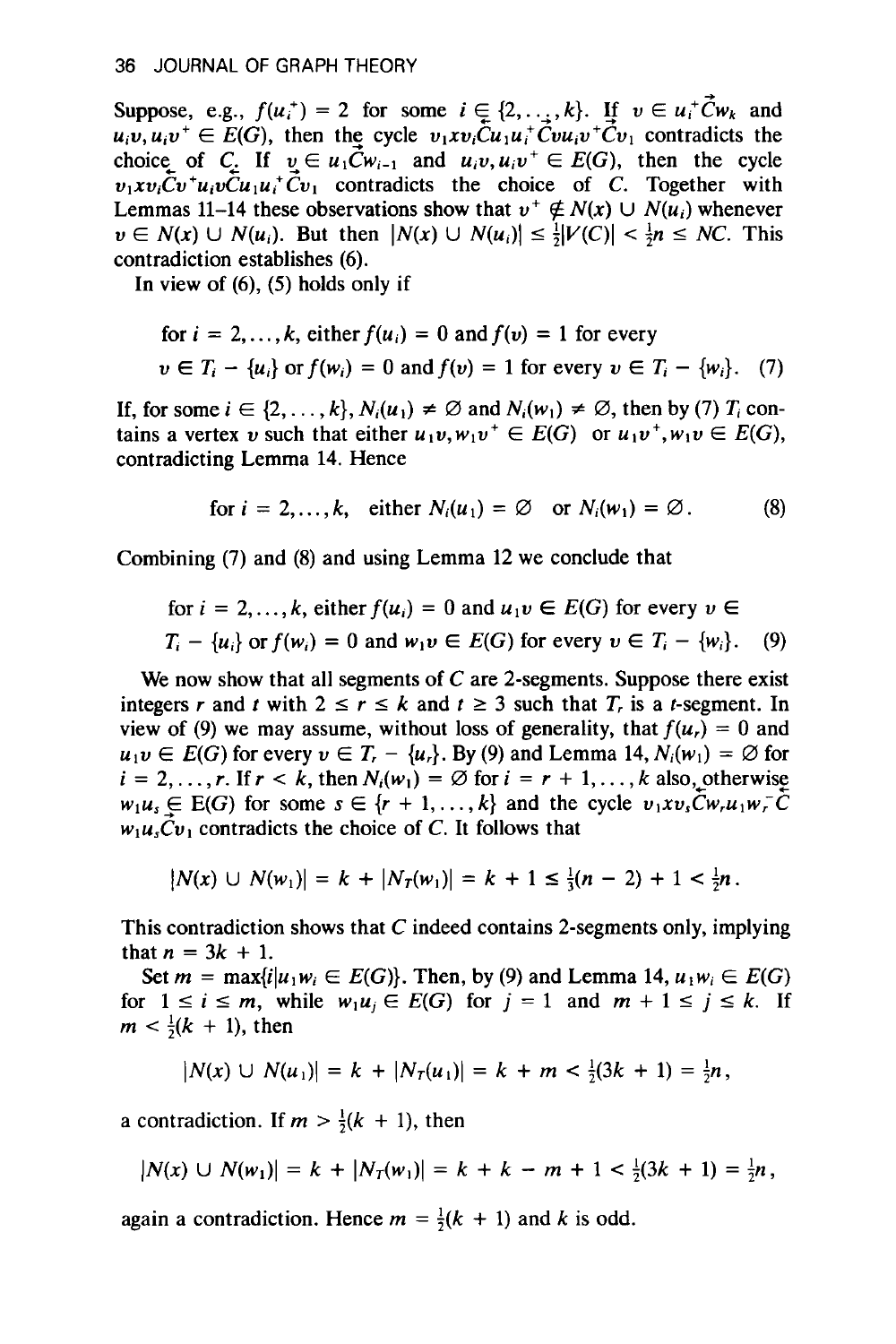**UCAURATING CYCLES AND PATHS** 37<br>We have shown that  $u_1w_i \in E(G)$  for  $1 \le i \le m$ . By the same token,  $u_k w_i \in E(G)$  for  $1 \le i \le m - 1$ . Now by Lemma 13,  $u_1 v_i \notin E(G)$  for  $i = 2,..., m$ . By Lemma 14,  $u_1v_i \notin E(G)$  for  $i = m + 1,..., k$ . Hence<br>  $N(u_1) \subseteq \{w_1,..., w_m, v_1\}$  and, similarly,  $N(u_2) \subseteq \{w_2,..., w_{m+1}, v_2\}$ . Thus

$$
\frac{1}{2}n \leq |N(u_1) \cup N(u_2)| \leq m + 3 = \frac{1}{2}(k + 1) + 3 = \frac{1}{2}n - k + 3.
$$

It follows that  $k = 3$  and  $N(u_1) = \{w_1, w_2, v_1\}$ . An argument of symmetry gives us  $N(u_i)$  and  $N(w_i)$  for each  $i \in \{1, 2, 3\}$ . We conclude that the Petersen graph is a spanning subgraph of  $G$ . Since the Petersen graph is a *Case* 2.2. *C* contains no 2-segments.

*Case 2.2. C* contains no 2-segments.

Then  $d(x) \leq \frac{1}{4}|V(C)| < \frac{1}{4}n$ . If  $v \in T$ , then  $|N(x) \cup N(v)| \geq \frac{1}{2}n$ , implying that  $d(v) > \frac{1}{4}n$ . From the maximality of max $\{d(v)|v \in V(G) - V(C)\}\)$ , we  $\frac{1}{2}$  **u**  $\frac{1}{2}$  **u**  $\frac{1}{2}$  **l**  $\frac{1}{2}$  **l**  $\frac{1}{2}$  **l**  $\frac{1}{2}$  **l**  $\frac{1}{2}$  **l**  $\frac{1}{2}$  **l**  $\frac{1}{2}$  **l**  $\frac{1}{2}$  **l**  $\frac{1}{2}$  **l**  $\frac{1}{2}$  **l**  $\frac{1}{2}$  **l**  $\frac{1}{2}$  **l**  $\frac{1}{2}$  **l**  $\frac{1}{2}$ 

if  $v \in T$ , then G contains no cycle with vertex set  $V(G) - \{v\}$ . (10)

For  $i = 1, 2$ , let  $y_i$  be the first vertex of  $T_i$  such that  $y_i v_i \notin E(G)$ . Set  $Y_{11} = N_1(y_1)$ ,  $Y_{12} = (N_1(y_2))^+$ ,  $Y_{21} = (N_2(y_1))^+$ ,  $Y_{22} = N_2(y_2)$ , and for  $i = 3, ..., k$ ,  $Y_{i1} = N_i(y_1)$ ,  $Y_{i2} = (N_i(y_2))^-$ . By a variation of Lemma 12 we have **ylu** \$Z *E(G)* for *u* **E U~?YZ,YZU** \$Z *E(G)* for *u* **E ul?yl,** and

$$
y_1v \notin E(G) \quad \text{for} \quad v \in u_2\tilde{C}y_2, y_2v \notin E(G) \quad \text{for} \quad v \in u_1\tilde{C}y_1, \quad \text{and}
$$
\n
$$
y_iu_j \notin E(G) \quad \text{for} \quad i = 1, 2 \quad \text{and} \quad j = 3, \dots, k. \tag{11}
$$

(If, e.g., **ylyz** E *E(G),* then the cycle **~Ix~Z~y~~I~y~y2~~ky~~~l** contra-(If, e.g.,  $y_1 y_2 \in E(G)$ , then the cycle  $v_1 x v_2 \tilde{C} y_2 \tilde{w}_1 \tilde{C} y_1 y_2 \tilde{C} w_k y_1 \tilde{C} v_1$  contradicts the choice of C). From (11) and a similar variation of Lemma 13 we deduce that  $Y_{i1} \cap Y_{i2} = \emptyset$  ( $i = 1, ..., k$ ). By (11) and the way  $y_2$  was chosen,  $Y_{11} \cup Y_{12} \subseteq T_1 - \{y_1\}$ . By (11) and (10) (with  $v = u_i$ ),  $Y_{i1} \cup Y_{i2} \subseteq T_i - \{u_i\}$  $(i = 3, ..., k - 1)$ . If  $k \ge 3$ , then  $Y_{21} \cup Y_{22} \subseteq (T_2 - \{y_2\}) \cup \{v_3\}$  (by (11)) and  $Y_{k1} \cup Y_{k2} \subseteq T_k - \{u_k, w_k\}$  (by (11), (10), and the way  $y_1$  was chosen). If  $k = 2$ , then the choice of  $y_1$  implies  $Y_{21} \cup Y_{22} \subseteq T_2 - \{y_2\}$ . In both cases we conclude that

$$
|N_T(y_1)| + |N_T(y_2)| = \sum_{i=1}^k (|N_i(y_1)| + |N_i(y_2)|) = \sum_{i=1}^k (|Y_{i1}| + |Y_{i2}|)
$$
  
= 
$$
\sum_{i=1}^k |Y_{i1} \cup Y_{i2}| \le |T| - k = n - 2k - 1.
$$
 (12)

On the other hand, we have

$$
\frac{1}{2}n \leq |N(x) \cup N(y_i)| = |N(x)| + |N_T(y_i)| = k + |N_T(y_i)| \qquad (i = 1, 2).
$$